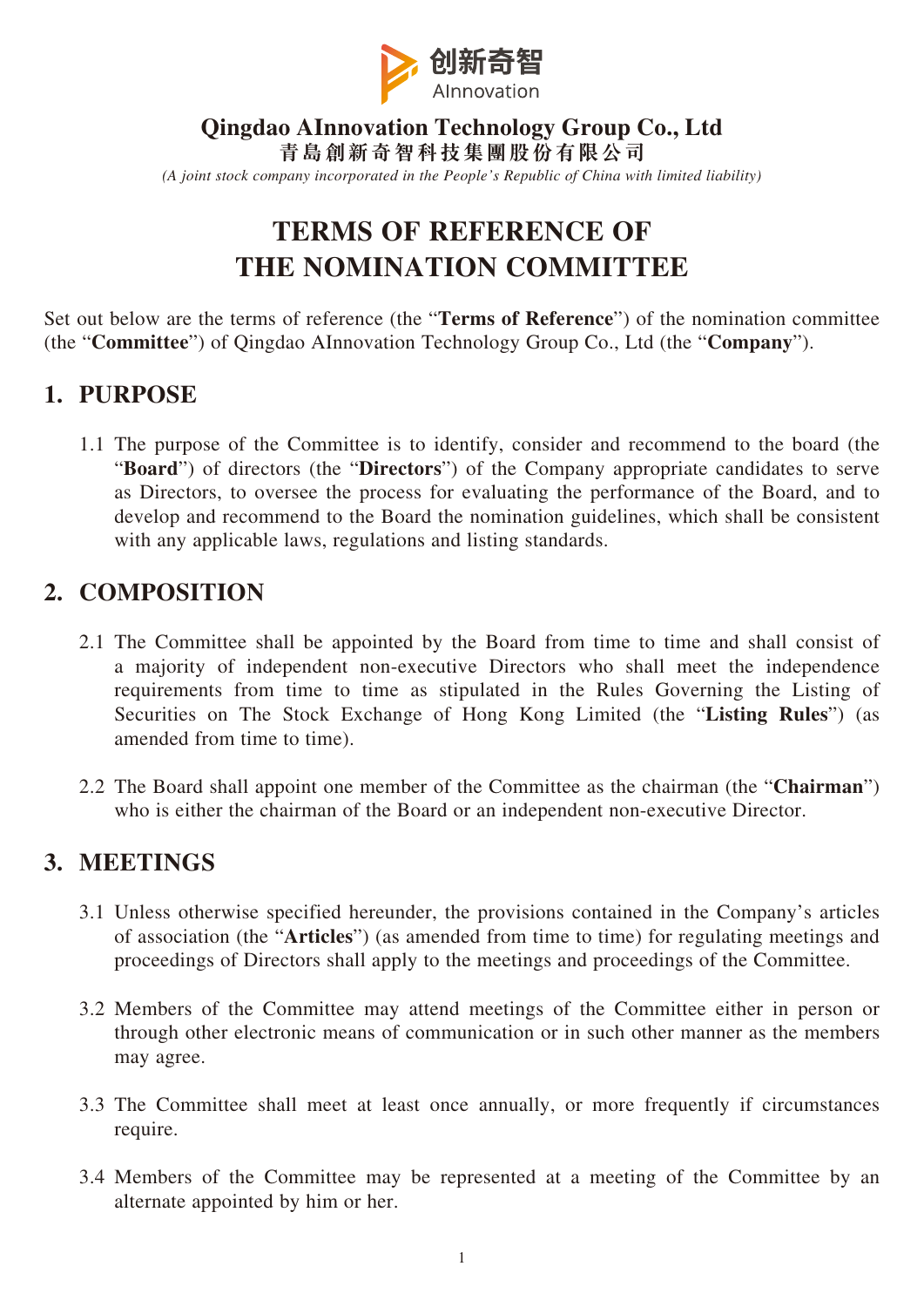- 3.5 The Chairman shall be responsible for leading the Committee, including scheduling meetings, preparing agendas and making regular reports to the Board.
- 3.6 A meeting of the Committee may be convened by any of its members.
- 3.7 A quorum shall be two members of the Committee.
- 3.8 Unless otherwise agreed by all the members of the Committee, notice of at least seven days shall be given for a regular meeting of the Committee. For all other meetings of the Committee, reasonable notice shall be given. The Chairman shall determine whether or not a meeting of the Committee is a regular meeting.
- 3.9 The agenda and accompanying supporting papers shall be sent to all members of the Committee and to other attendees as appropriate at least three days before the date of the meeting (or such other period as the members may agree).
- 3.10 Each member shall have one voting right. Subject to the Articles, questions arising at any meeting of the Committee shall be decided by a majority of votes, and in case of an equality of votes, the Chairman shall have a second or casting vote.
- 3.11 The members of the Committee shall appoint a secretary of the Committee (the "**Secretary**") to take minutes. In the absence of the Secretary, his/her delegate(s) or any person elected by the members of the Committee present at the meeting of the Committee, shall attend the meeting of the Committee and take minutes. Any such minutes shall be conclusive evidence of any such proceedings if they purport to be signed by the Chairman or the Secretary of the meeting or succeeding meeting.
- 3.12 Full minutes of meeting of the Committee shall be kept by the Secretary or any one of the joint company secretaries of the Company. They shall be open for inspection at any reasonable time on reasonable notice by any Director.
- 3.13 Minutes of meetings of the Committee and the record of individual attendance at such meetings shall be prepared by the Secretary which shall be sent to all members of the Board within a reasonable time after the conclusion of any meeting of the Committee for their comment and records. For the purposes of recording attendance only, the attendance of an alternate of members of the Committee will not be counted as attendance by the relevant member of the Committee himself or herself. The minutes of meetings shall record details of the matters considered and decisions reached, including any concerns raised by Directors or dissenting views expressed.
- 3.14 Without prejudice to any requirement under the Listing Rules, a resolution in writing signed by all the members of the Committee (or their respective alternate) shall be as valid and effectual as if it had been passed at a meeting of the Committee duly convened and held.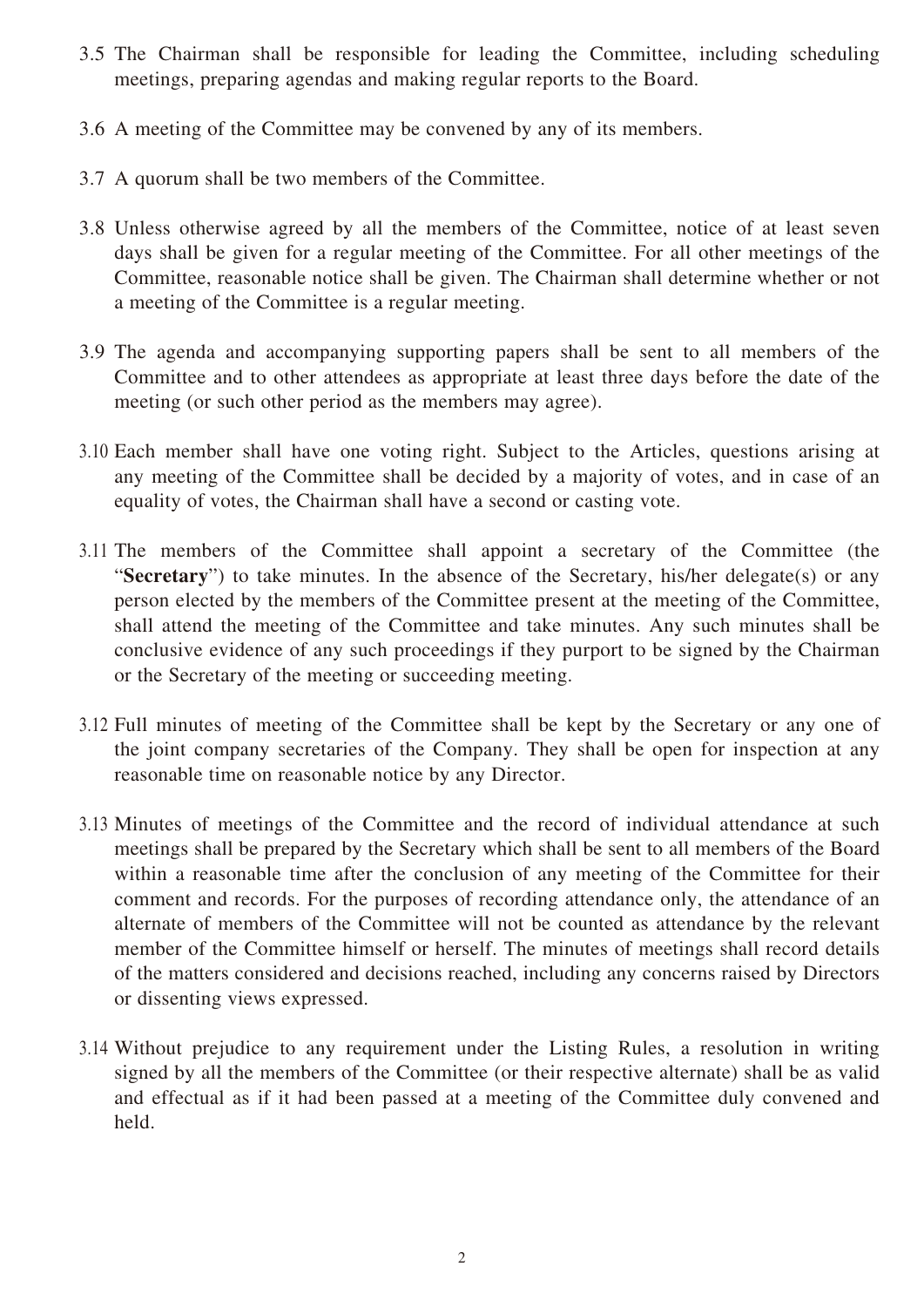## **4. ACCESS**

- 4.1 The Committee shall have full access to management and may invite members of management or others to attend its meetings.
- 4.2 The Company should provide the Committee with sufficient resources to perform its duties, including but not limited to obtaining independent professional advice and assistance from internal or external legal, accounting or other advisors at the expense of the Company if necessary.

## **5. REPORTING PROCEDURES**

- 5.1 The Committee will consult the chairman of the Board and/or the chief executive officer of the Company about their proposals relating to the selection and appointment of Directors.
- 5.2 The Committee shall evaluate and assess its effectiveness and the adequacy of its Terms of Reference from time to time and recommend any proposed changes to the Board.
- 5.3 The Committee shall report back to the Board on their decisions or recommendations, unless there are legal or regulatory restrictions on their ability to do so (such as a restriction on disclosure due to regulatory requirements).

# **6. AUTHORITY**

- 6.1 The authorities and responsibilities of the Committee shall include such responsibilities and authorities set out in the relevant code provisions of the Corporate Governance Code (the "**CG Code**") as contained in Appendix 14 of the Listing Rules (as amended from time to time).
- 6.2 The Committee is authorized by the Board to determine the procedures, process and criteria to be adopted in relation to the selection and recommendation of candidates for directorship.

# **7. RESPONSIBILITIES AND DUTIES**

- 7.1 Without prejudice to any requirement under the CG Code, the Committee shall perform the following duties:
	- (a) to review the structure, size and composition (including the skills, knowledge and experience) of the Board at least annually and to make recommendations on any proposed changes to the Board to complement the Company's corporate strategy;
	- (b) to develop the criteria for identifying and assessing the qualifications of and evaluating candidates for directorship;